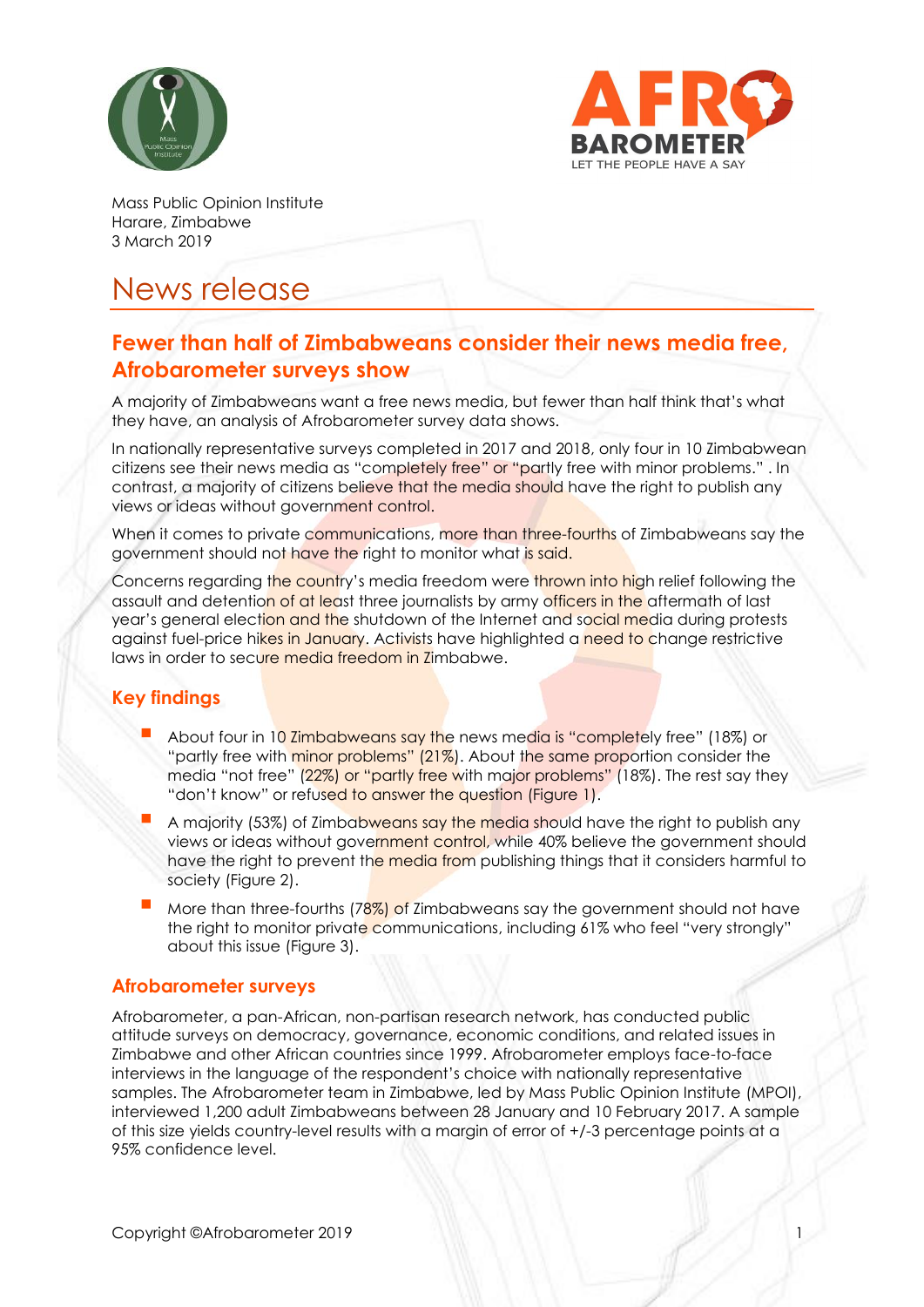

In 2018, the Institute for Justice and Reconciliation, Afrobarometer's core partner for Southern Africa, commissioned two pre-election surveys in Zimbabwe. MPOI conducted the fieldwork (28 April-13 May 2018 and 25 June-6 July 2018). Each survey interviewed 2,400 adult citizens, yielding results with a margin of error of +/-2 percentage points at a 95% confidence level.

### **Charts**



**Respondents were asked:** *In your opinion, how much of a free and uncensored news media does Zimbabwe have today?*



**Figure 2: Should the news media be free?** | Zimbabwe | 2017

**Respondents were asked:** *Which of the following statements is closest to your view?* 

*Statement 1: The media should have the right to publish any views and ideas without government control.*

*Statement 2: The government should have the right to prevent the media from publishing things that it considers harmful to society.*

*(% who "agree" or "agree very strongly" with each statement)*